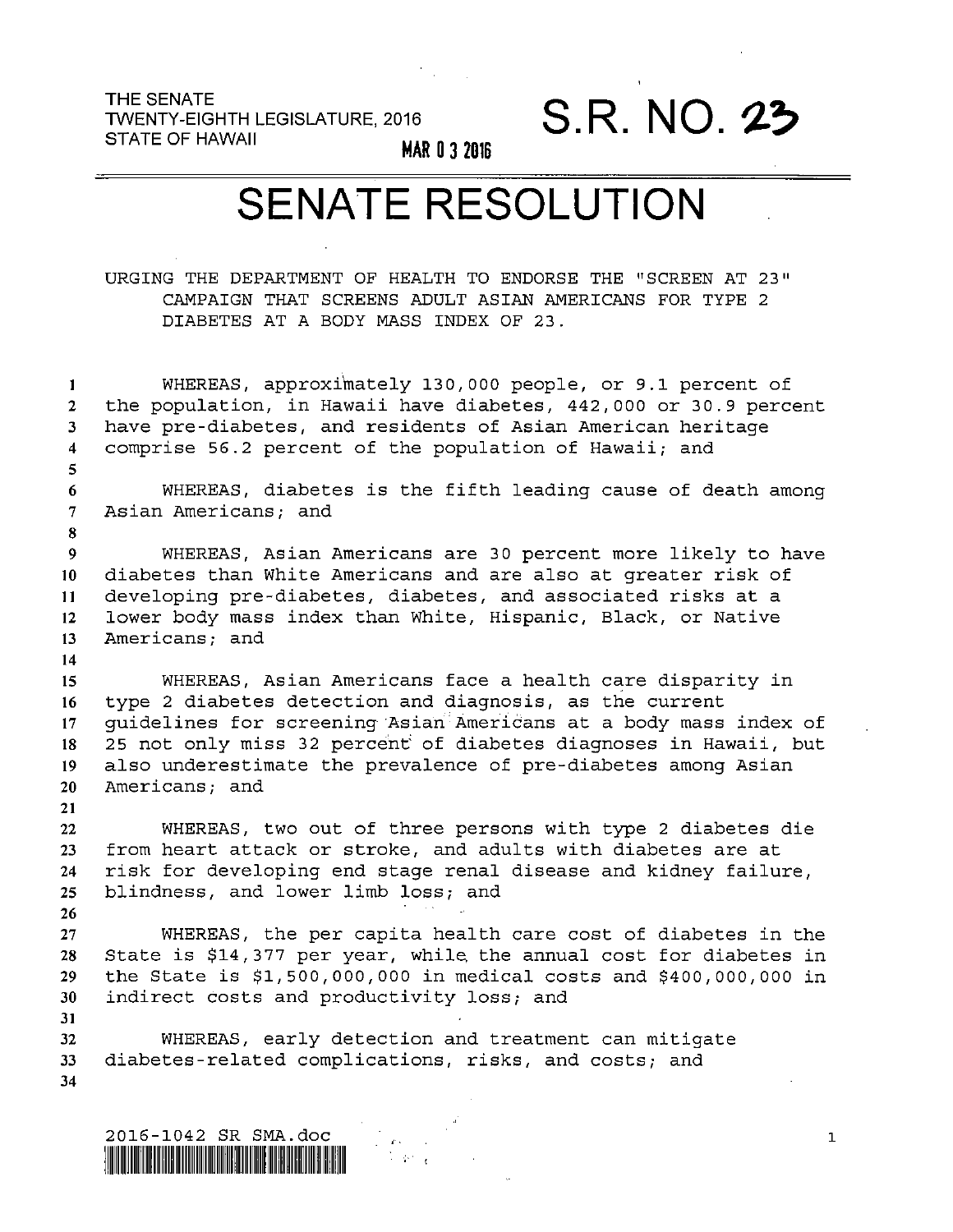## Page 2 **S.R. NO. 23**

**1 2 3 4 5 6 7 8 9 IO 11 12 13 14 15 16 17 18 19 20 21 22 23 24 25 26 27 28 29 30 31 32 33 34 35 36 37 38 39 40 41 42**  WHEREAS, interventions focusing on nutrition, physical activity, and healthy weight loss have been shown to reverse pre-diabetes, improve glucose function in people with diabetes, and reduce the need for multiple medications; and WHEREAS, screening Asian American patients at a body mass index of **23** instead of **25** would unmask thousands of new diabetes cases and more than three times that amount of new pre-diabetes cases in the State, thereby initiating treatment or early interventions to reduce negative co-morbidities like heart diseases, kidney diseases, and limb amputation; and WHEREAS, the National Institutes of Health recently found that more than half of Asian Americans with diabetes are undiagnosed, and community based participatory research and studies on Asian American subpopulations have shown that Asian Americans develop diabetes at a lower body mass index; and WHEREAS, the World Health Organization recommends screening Asian patients at a lower body mass index than non-Hispanic Whites, and the **2015** official guidelines of the American Diabetes Association recommend that Asian Americans should be tested for type **2** diabetes at a body mass index of **23;** and WHEREAS, the Asian American, Native Hawaiian, and Pacific Islander Diabetes Coalition has coordinated the "Asian **BMI"**  efforts of over **15** national and regional organizations, culminating in the launch of the "Screen at **23"** campaign; and WHEREAS, Hawaii has the opportunity to be one of the first states to formally recognize and recommend screening adult Asian Americans for type **2** diabetes at a body mass index of **23,**  enabling thousands of individuals to get the early care and treatment needed to live healthier and happier lives; now, therefore, BE IT RESOLVED by the Senate of the Twenty-eighth Legislature of the State of Hawaii, Regular Session of **2016,**  that the Department of Health is urged to endorse the "Screen at **23"** campaign's efforts to increase awareness of diabetes among Asian American communities and to eliminate disparities; and

 $\sim 10^{-1}$ 

2016-1042 SR SMA.doc<br>|**||||||||||||||||||||||||||||||||**